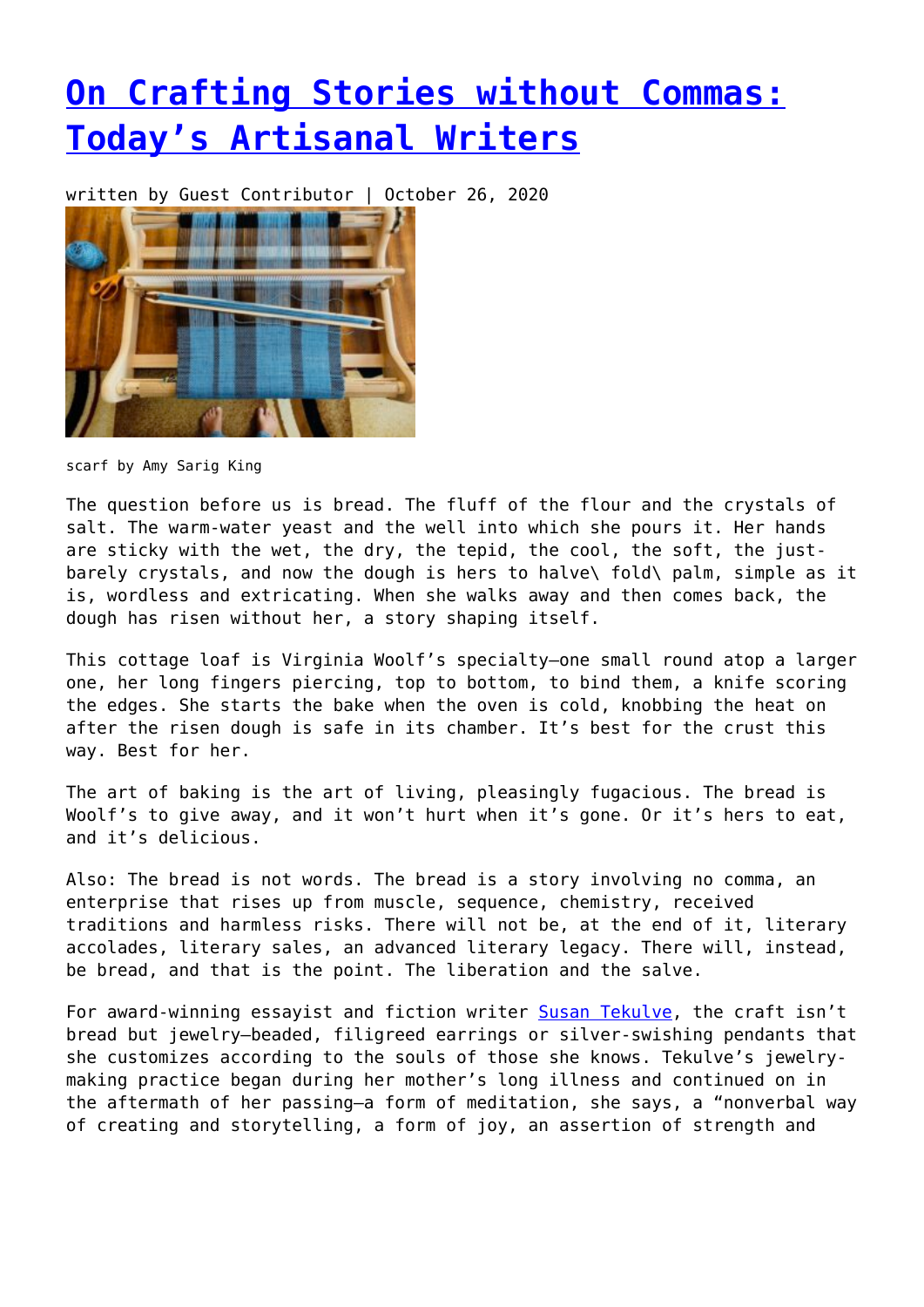

personality, an order born of chaos."

Her pieces, now worn by her poet and writer friends across the country, are meant, she says, as talismans, their gemstones "culled from the earth and shaped by water and time." Her jewelry serves as a link between maker and recipient. Her jewelry is the dialogue.

Sometimes, as with bestselling memoirist [Katrina Kenison](https://www.katrinakenison.com/), the craft connects the crafter both to childhood and to the essential, present now. "I used to do embroidery as a girl," she says, "and without really even meaning to, I found my way back to it this summer, beginning with a Jessie Chorley template from a little London shop I fell in love with. Most evenings I would retreat to the screened porch glider, away from the news, listening to the night sounds while I stitched away, as if every stitch somehow mended a frayed nerve. It's turned out to be the most soothing, compelling thing, utterly surprising to me, really. And now I follow the slow stitchers on Instagram and have discovered a whole world of kindred spirits, all of us sewing (healing?) something."



Kenison cherishes the privacy of stitching, the solitude. She takes comfort, she says, in her "beginner's mind, the freedom of not knowing what I'm doing, of not needing mastery but simply time and quiet."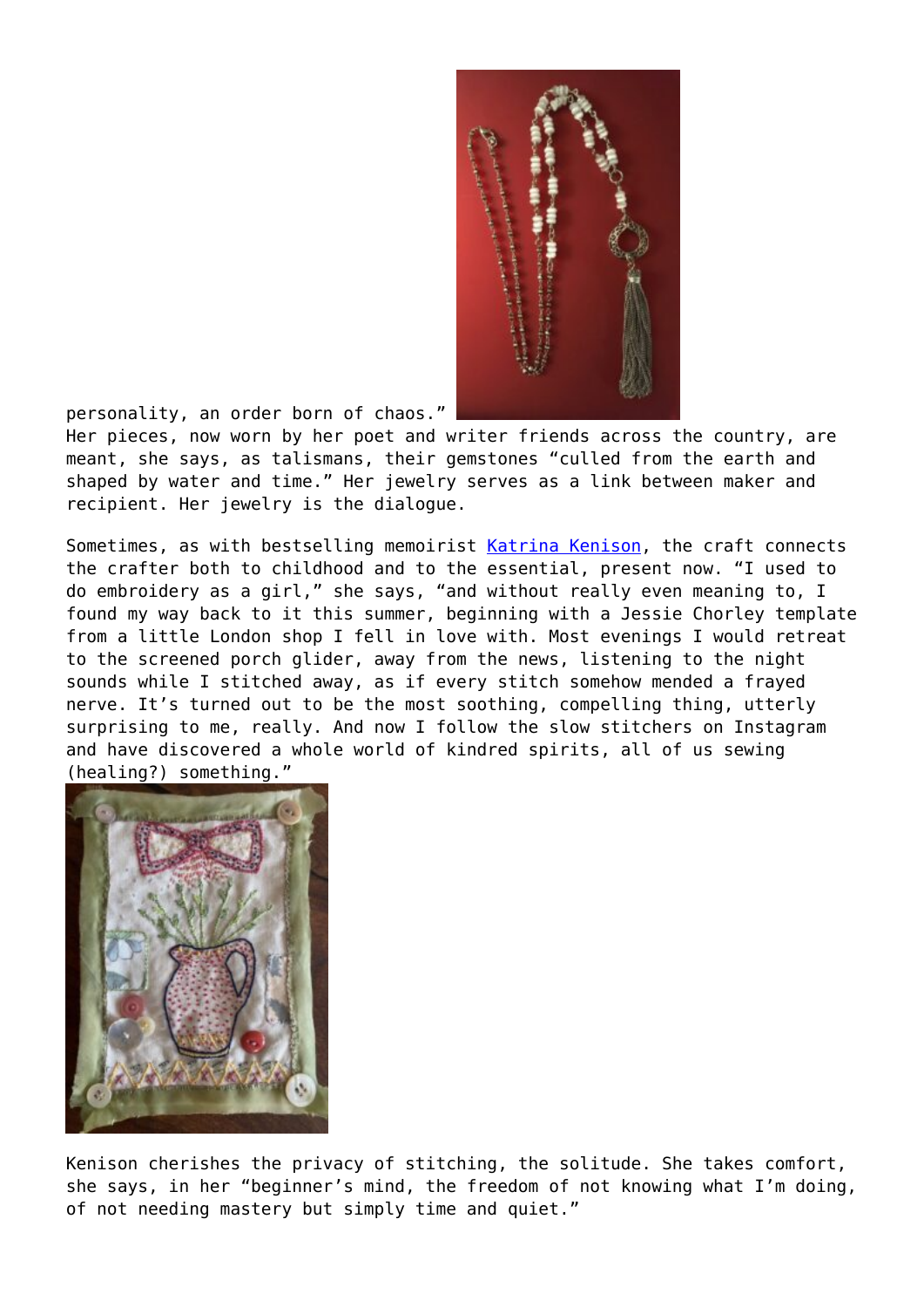Artisanal writers need tools—-physical tools that are also metaphorical tools–needle, cloth, flame, loom, frame, varnish. Artisanal writers value process as both an end to a means and a philosophy. The Printz Award-winning young adult/middle grade author [Amy Sarig King](https://www.as-king.com/) weaves—soft scarves of vibrant hues, bright fabrics bound by hands seeking to hold—and then yield—comfort. There is something, she says, about hand-spun, hand-dyed complex yarn, something "that resembles the truth."

King continues: "Warping a loom is one of the most satisfying feelings there is. A loom's reed determines the tightness of a weave. Hemstitching and wet finishing are how you end the process. All of these relate to writing for me. Wet finishing is the most connected-it's very scary, releases extra dye, puts the project at risk, but without it, the project is a series of threads, and not fabric. Tool needed: courage."



Courage. Because the outcome is uncertain. Because the materials—and not the writer—speak. Because something might break or oversaturate and this kind of not knowing is different from a writer's not knowing. It plays out in real time with sublime tangibility. Craft can have a mind of its own.

Consider the bees hiving in near proximity to award-winning picture book writer and editor, [Amy Novesky](https://www.amynovesky.com/). She harvests and jars and shares her honey with family and friends-a craft she undertakes despite the fact that she is



deeply allergic to bee stings.

Novesky watches the bees come and go. Language arrives not as sentences but as singular words: Sunshine. Warmth. Buzz. Box. Geometry. Crush. Smoke. Hot knife. Abundance. Share. The experience is mesmerizing, she says—those bees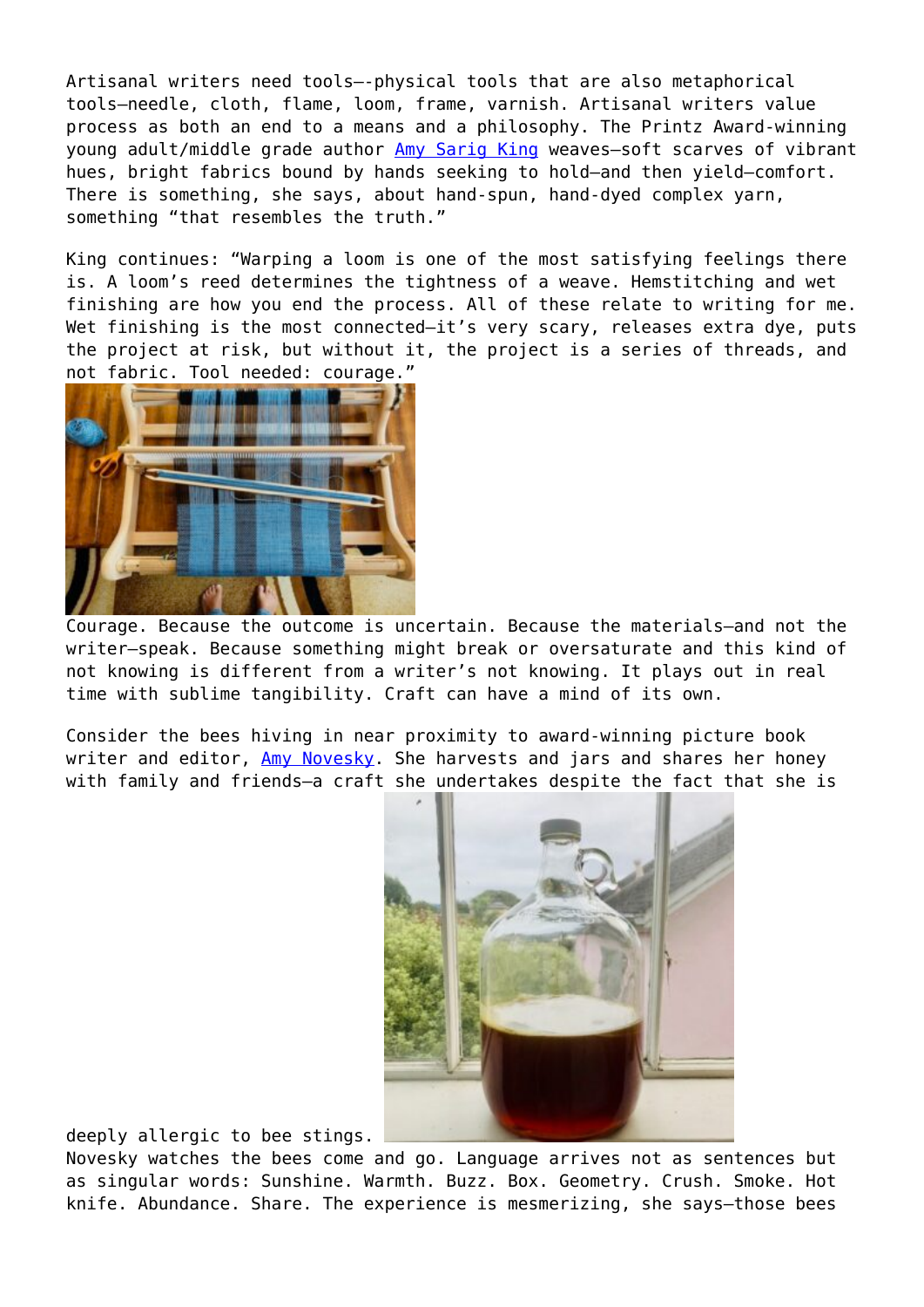with "their little legs heavy-laden with golden pollen." The honey is nourishing. And then there is this, about fear:

"Working with bees helps me practice facing my fears, learning to be present with it, face it, literally handle it... It's about staying calm, accepting humility, letting go, listening."

When we make some thing we also make ourselves. Our vocabulary changes, our rhythms, our habits, our preferences and obsessions. Young adult author, language teacher, and songwriter, [Carrie Gordon](https://about.me/cgwatson) makes salvage art-repurposed, recrafted furniture that tell redemption stories.



"The pieces I make allow me to tell stories about living bold and out loud, about being flawed and beautiful (as opposed to being flawed but beautiful)," she says. "These are stories of second or third chances at redemption, ideas which reflect strongly in the lives of the characters I write about. And they closely mirror my own experience as someone with a debilitating spine injury from a car accident."

Gordon speaks of renewal and about the no actual "away" in our throw-away society. She hammers, glues, paints, gilds to honor objects with "renewed purpose."

Time spent building a harp leg bench out of component pieces is reclamation time. Time spent watching a bee search for, transport, transfer, transform mere dust into honey is time spent learning and relearning the art of gathering. Time spent warping a loom, threading a needle, adding a tassel to a chain is time spent imagining the person who will someday hold new beauty in their hands. A gentleness of mind sets in. Acceptance. And in the midst of all that, perhaps, a different kind of future, written story.

"I weave slowly and enjoy pulling the threads carefully," King says. "My writing process, often too fast for me to keep up, is slowing to match this. The softness of the fiber reminds me to explore softer stories sometime soon. That's very literal, but it's real. Life should maybe feel like silk some days."

So that the question before us may be a loom. It may be water-colored bookmarks, a lump of deep red clay, a yet-undecorated cake, a bonsai waiting to be pruned, an empty Ikebana vase, a frame of honeycombs, a tapestry of